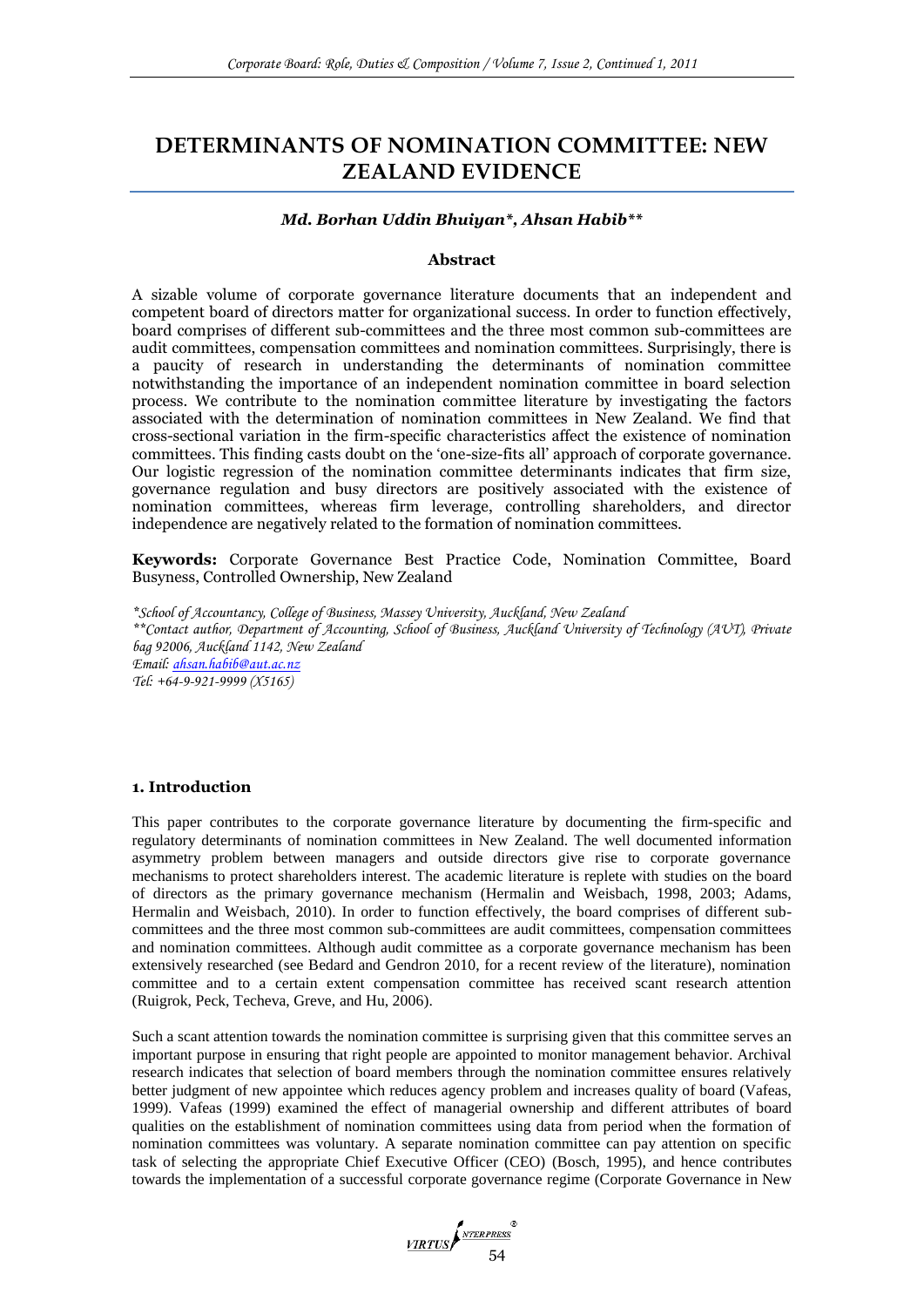Zealand: principle and guidelines, 2004). Additionally, nomination committee significantly influences the process of evaluating board candidates (Corporate Governance Best Practice Code, 2004, hereafter the code).

Should the formation of separate nomination committees be mandated by regulation in light of the advantages associated with such committees? We examine this question in New Zealand where a regulatory reform started soon after the major corporate collapses in the US and elsewhere, and resulted in the passage of the Code in 2004. A simple 'one- size- fits-all' regulation focused mainly on the board independence. Principle two of the Code prescribes that "...there should be a balance of independence, skills, knowledge, experience and perspective among directors so that the board works effectively." Nomination committee in New Zealand works within and subject to the framework of the Companies Act 1993, the company's constitutions and (where applicable) the Code, and New Zealand Stock Exchange (NZX) Listing Rules. The Code prescribed that every company should have a nomination committee with majority of independent directors aimed at recommending the appointment of the directors to the board. The committee should also have a written charter and meet in regular intervals to review board of director's performance against the charter.

However, the practice of establishing nomination committee is comparatively new in New Zealand (Sharma, 2007) for several reasons. First, the formation of nomination committee is a recommended practice, not a legal requirement. Second, the regulatory guidelines on the process and operation of the nomination are very narrow. Third, the guidelines do not preclude the involvement of CEO in the nomination committee activities. Yet at the same time the importance of nomination committees in New Zealand is underscored by the absence of a lack of qualified independent directors (Goldfinch, 2004). Therefore, dominance of the CEO and the risk of nominating independent directors who are in fact affiliated with CEOs are a significant concern in New Zealand. A separate nomination committee, therefore, seems like a reasonable choice for New Zealand listed companies. We investigate the effect of regulatory reform and other firm-specific characteristics on the composition of nominating committees in  $NZ$ . The reporting environment of  $NZ$  is characterized with a 'comply or explain' environment where firms are encouraged to form nomination committees as a code of best practice or explain the absence thereof. This study will, therefore, provide evidence on the attitude of firm towards the governance regulation.

The guidelines on forming nomination committee in the major industrialized countries are mixed. For example, listing requirements with respect to nomination committee in the NYSE, NASDAQ and AMEX are concerned with the fully independent nomination committee with no CEO involvement in the selection process. In UK, Higgs report suggests that the majority of the nomination committee members should be independent non-executive directors and the chairman of the committee must be independent but Cadbury Report suggests that selection of non-executive director is the matter of whole board (Jones & pollitt, 2004). Australian Stock Exchange Listing Rule requires that the nomination committee should consist of at least three members with majority independent director. Some European countries such as Sweden have nomination committees made up with the representatives of owners who are accountable and required to provide reports at the AGM (Carlsson, 2007).

The paper proceeds as follows. Section 2 provides a conceptual argument for the necessity of nomination committees and reviews the related literature. Section 3 develops testable hypotheses. Section 4 describes the research design choice, sample selection procedures, and empirical results. Section 5 concludes the paper.

# **2. Theory and related literature**

The separation of ownership and control gives rise to information asymmetry that managers could use to exploit outside atomistic shareholders for their private benefits (Berle & means, 1932; Jensen & Meckling 1976). Outsiders demand strong corporate governance mechanisms to be enforced by the corporate managers to ensure that the managerial objectives are aligned with that of the shareholders. The board of directors is the primary internal governance mechanism established to ensure that the alignment takes place. The board is interested in the long-run net firm value and is able to reduce the CEO's ability to bias the earnings report through costly monitoring. The bias introduced into the report therefore not only depends on the CEO's choice of manipulation but also on the board's choice of monitoring. The board has an incentive to engage in monitoring because oversight lowers the CEO's excess compensation and

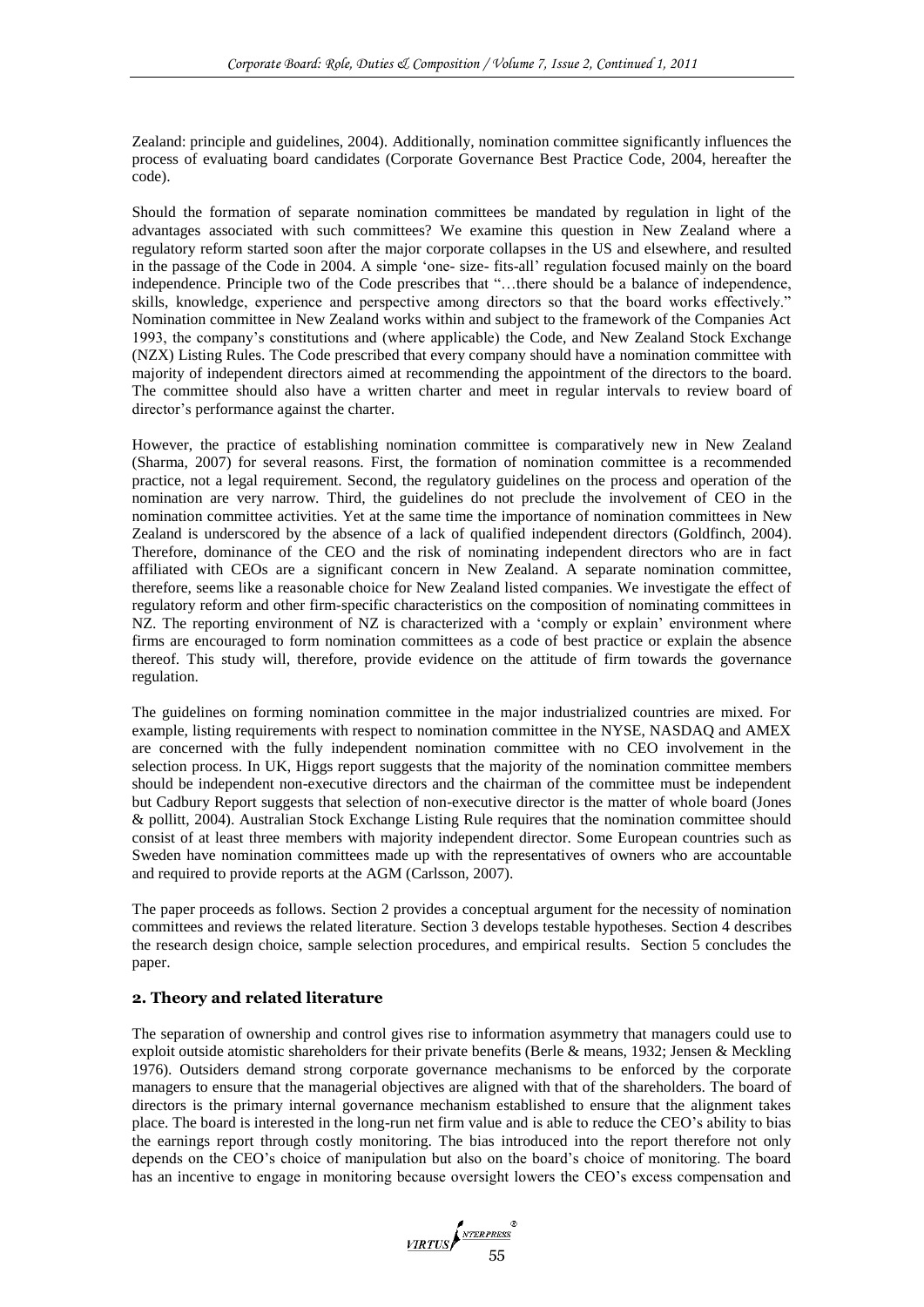hence increases the net terminal firm value. However, monitoring is costly which could lower the board's incentive to grant CEOs a powerful incentive scheme (Laux and Laux 2008). They argue that this situation can be best handled with board sub-committees with each committee having separate board functions.

In order to function effectively, boards consist mainly of three different sub-committees. Audit committees oversee the audit scope and the adequacy of the independent public accountants' audit plans and results, review and monitor the annual and quarterly financial statements and other financial reports, and evaluate and monitor the internal accounting controls. Compensation committee is responsible for to setting appropriate and supportable pay programs that are in the organization's best interests and aligned with its business mission and strategy. Finally, nomination committee is entrusted with the responsibility of selecting appropriate board members consistent with the organizational strategy.

Theoretically the board of director is appointed by the shareholder. But a significant literature shows that shareholders simply ratify the director candidates selected by the board itself (Vafeas, 1999). Rosenstenin and Wyatt (1990) describes US firms director selection process where existing board members appoint new directors to be formally ratified at the shareholders annual meeting. Selection process is affected by three different parties namely shareholders, corporate managers, and sponsors who share conflicting interests. Shareholders prefer active directors, whereas executive directors prefer passive directors and create power conflict (Hermalin & Weishach, 1998). In the absence of a an independent nomination committee CEOs could get involved in the director selection process leading to a high number of grey directors (Shivdasani & Yermack, 1997) and a greater risk that a director appears independent without being independent in fact (Carcello, Neal, Palmrose, and Scholz, 2011). The presence of nomination committee helps to bring a more objective approach to the selection of board members (Bostock, 1995) since management inherently dominates boards through control of the nomination and election of directors (Patton & Baker, 1987; Carson, 2002). Nomination committee can guard against nepotism (Bostock, 1995), reduce power battle between CEO and incumbent directors (Eminet & Guedri, 2010; Zajac & Westphal, 1996), and pay careful attention to shareholder interest of long-term value maximization by appointing the right mix of directors (Ruigrok et al. 2006). Moreover, it establishes a professionalize selection process which overcomes the CEO involvement problem in selection. However, Bebchuk and Fried (2004) argue that nomination committee hardly appoints any director without the consent of CEO and CEO preference for a particular candidate is prioritized. Fund sponsors want to ensure their involvement in the director selection process to enhance their power but critics argues that the independent directors selected by fund sponsors are obliged to them and unlikely to perform an oversight role (Varma, 2003).

The precondition of a good nomination committee practice is the presence of a good board of directors mix (Vafeas, 1999). Using 600 large US public firms in 1994, Vafeas found that although the nomination committee could not influence the number of outside directors to be appointed to the board, the committee could influence the decision to appoint a majority of independent directors. However, existence of nomination committee varied inversely with inside ownership suggesting that firms with high inside ownership can avoid the independent monitoring of nomination committees leading to managerial entrenchment. Carson (2002) found that nomination committee is being formed for board efficacy and for mitigating e agency costs of debt. She reveals that board size and firm leverage are the most significant determinants of nomination committee existence.

Whether the formation of nomination committee brings out desired benefits has not been convincingly answered. For example Calleja (1999) claims that companies have higher shareholders return in the absence of board committees. However, using Australian sample, Christensen, Kent and Stewart (2010) reveal that nomination committees enhance monitoring process and increase firm performance. Cotter and Silvester (2003) find that existence of board committees<sup>11</sup> does not increase firm value at all. Similarly, Osma & Noguier (2007) reveal that the existence of nomination committee increases earnings manipulation by constraining the effective workings of independent directors. Taken together it is not exante clear as to whether all companies should form nomination committees. We, therefore, investigate the determinants of nomination committee formation in New Zealand.

-

<sup>&</sup>lt;sup>11</sup> They considered only audit committee and remuneration committee. They argued that nomination committee does not have any distinctive monitoring role and nomination committee does not have legal or institutional base to comply.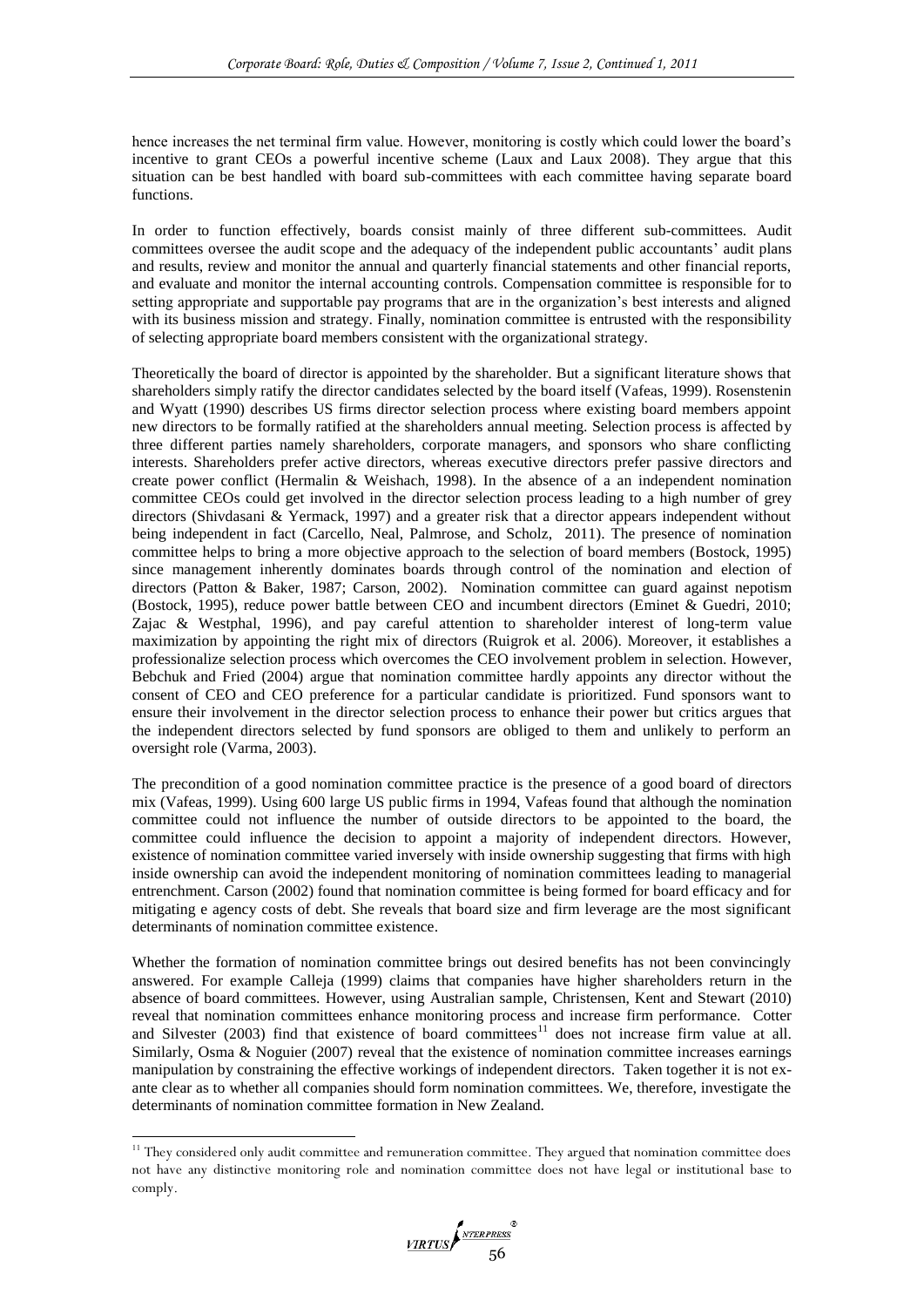# **3. Hypothesis Development**

We develop the following testable hypotheses for examining the possible determinants of the formation of nomination committees in New Zealand.

# *Adoption of the CODE*

Adoption of corporate governance best practice code 2004 became one of the primary criteria for listing on the NZX. The motive of adopting best practice code was to increase the compliance of governance including formation of nomination committee, as it will increase the accountability of director selection process. The following hypothesis is therefore proposed:

 $H_1$ : There is a positive association between the CODE and the formation of nomination committees.

# *Board of director size (BOD)*

The structure of board in a firm such as board size and board composition influences the nature of board committee (Jiraporn, Sing, and Lee, 2009). Firms operating with a large board will increase the possibility of forming different supervisory committees (Florou & Galarniotis, 2007; Hilb, 2005) and decrease the overlap of authority. Accordingly, the following hypothesis is focused on board size:

 $H_2$ : There is a positive association between the board size and existence of nomination *committees.*

# *Board independence (BIND)*

One of the vital qualities of the board is the strong presence of independent director in the board (Vafeas, 1999). Outside directors stand to lose a lot in terms of their reputational capital if they collude with management. However, the likelihood of nominating independent directors will depend to a great extent on the nomination process. Self-interested nomination by insiders would destroy firm value. Conversely, nominating committees are expected to exercise better control of the nomination process by appointing more outside directors (Vafeas, 199, p.203). Nowland (2008) posits that companies formed with independent smaller boards find it easier to agree on implementing nomination committee regulation. However, Kapardis and Psaros (2006) found that the presence of nomination committee is not the effect of independent board instead a compliance with corporate governance code<sup>12</sup>. Similar finding is reported by Carson (2002). Given the conflicting nature of the evidence, we develop the following hypothesis in the null form:

 $H<sub>3</sub>$ : There is no association between the board independence and existence of **nomination** *committees.*

# *Multiple directorships (BODBUSY)*

Since the directors' reputation capital increases with the number of directorships they hold, collusion with management becomes relatively costlier as directorships increase, and the benefits of effective monitoring become higher. Consistent with that, outside directors nominated by a separate nominating committee are expected to hold multi-directorships compared to directors nominated otherwise.

 $H<sub>4</sub>$ : There is a positive association between the between the average number of airectorships by *outside directors and the existence of nomination committees.*

# *Control shareholding (CONTSHR)*

-

<sup>&</sup>lt;sup>12</sup> Charkham (1994) expressed deep concern about the true independence of nomination process as CEOs might have implied dominance over the sub-committees.

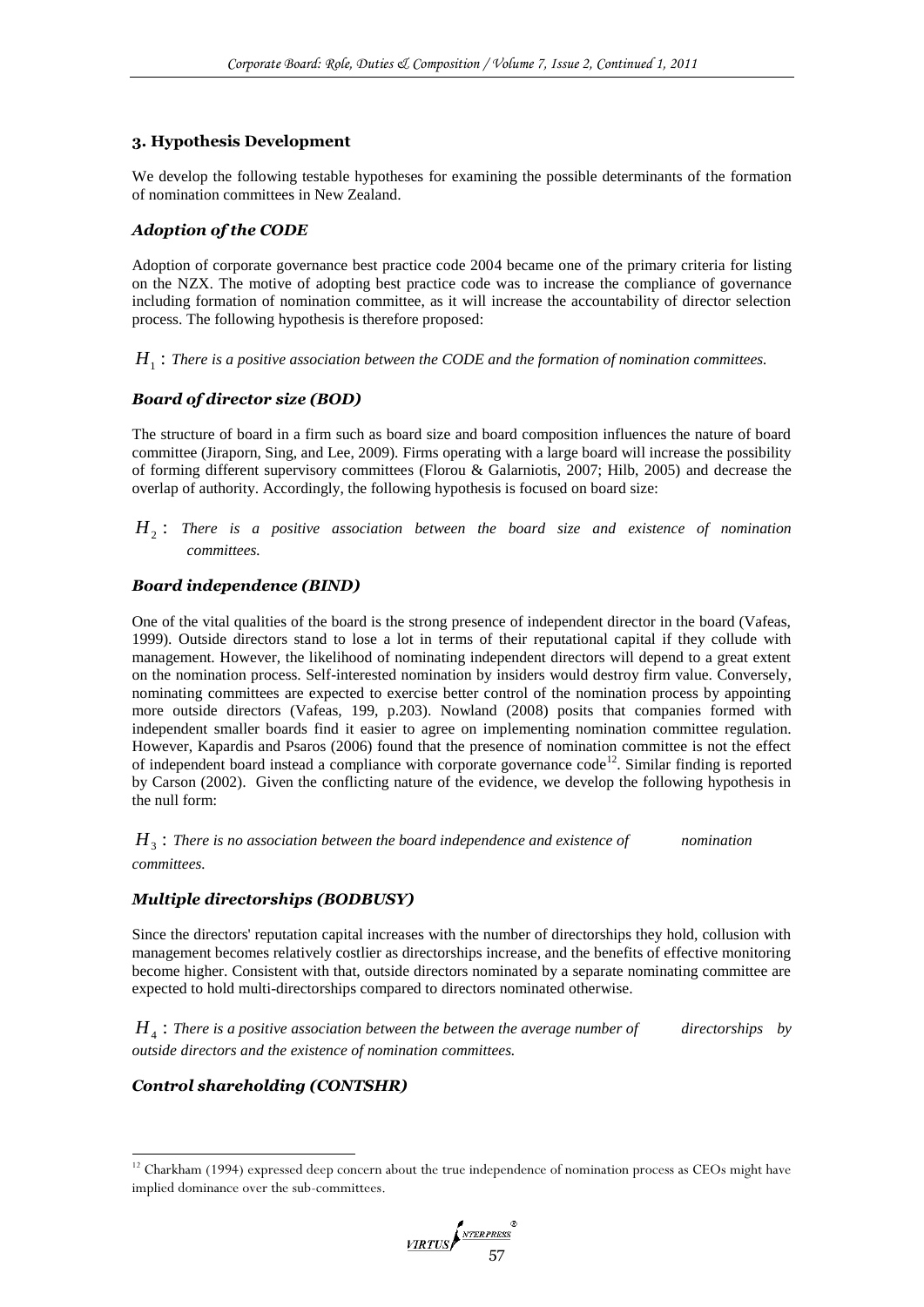Corporate governance literature has postulated two competing hypothesis regarding the governance function of controlling shareholders. On the one hand, controlling shareholders could entrench themselves by wielding significant control over corporate decisions. If controlling shareholders pursue to make private benefits at the cost of minority shareholders, then they will resist forming nomination committees. On the other hand, the monitoring hypothesis, could also imply a negative association between controlling shareholdings and formation of nomination committees. Since companies with controlled shareholding face less information asymmetry problem, the demand for governance mechanisms including independent nomination committee is relatively weak.

 $H<sub>5</sub>$ : There is a negative association between the control ownership and existence of *nomination committee.*

### **4. Research Methodology**

#### **4.1. Research Design**

We adopt a logistic regression approach to examine the firm specific determinants of nomination committee existence. The following regression is estimated over the 2000-07 sample period.

#### $a_5$   $a_6 + a_6$   $a_7$   $a_8$   $X_7$   $X_8$   $X_9$   $X_9$   $X_9$   $X_9$   $X_9$   $X_9$   $X_9$   $X_9$   $X_9$   $X_9$   $X_9$   $X_9$   $X_9$   $X_9$   $X_9$   $X_9$   $X_9$   $X_9$   $X_9$   $X_9$   $X_9$   $X_9$   $X_9$   $X_9$   $X_9$   $X_9$   $X_9$   $X_9$   $X_9$   $X_9$   $\begin{aligned} NCDUM = & \alpha_0 + \alpha_1CODE_{it} + \alpha_2BOD_{it} + \alpha_3BIND_{it} + \alpha_4BODBUSY_{it} \\ & \alpha_5CONTSHR_{it} + \alpha_6LEV_{it} + \alpha_7SIZE_{it} + \varepsilon_{it} \dots \dots \dots \dots \tag{1} \end{aligned}$  $\alpha_0 + \alpha_1 CODE_{it} + \alpha_2 BOD_{it} + \alpha_3 BIND_{it} + \alpha_4 \times \frac{1}{12} CONTSHR_{it} + \alpha_5 LEV_{it} + \alpha_7 SIZE_{it} + \varepsilon_{it} ...$  $= \alpha_0 + \alpha_1 CODE_{it} + \alpha_2 BOD_{it} + \alpha_3 BIND_{it} + \alpha_4 BODBUSY_{it} +$

Where, *NCDUM* is a dummy variable coded 1 if the firm has nomination committee and 0 otherwise. *CODE* is a dummy variable taking the value of 1 for observations from 2004 to 2007 sample period and zero otherwise. *BOD* is board size measured as the total number of directors in the board during the operating year. *BIND* is the percentage of independent directors in the board calculated as the ratio of independent directors to total number of directors. Controlling shareholdings, *CONTSHR* is a dummy variable taking a value of one when a single or individual entity holds more than fifty percent of outstanding shares during the financial year. *LEV* is firm leverage and is defined as the ratio of total liability to total assets. Finally firm size is proxied by log of *TOTASSET*.

#### **4.2 Sample Selection**

The research was based on NZX and New Zealand Alternative Exchange (NZAX) listed companies over the period of 2000 to 2007. NZSE is the main board of New Zealand stock market which includes premium securities. NZAX listed companies are fast growing where issued companies gain low cost and easier access of more information. All the financial institutes were excluded from the sample because organization structure, governance practice and regulations are different compared to their non-financial counterparts. This procedure yields a final usable sample of 70 companies from 14 different industrial sectors. Financial data were collected from DATASTREAM and corporate governance data were collected manually from NZX deep archived annual report.

### **4.3 Results**

#### *Descriptive statistics and correlation analysis*

Table 1 Panel A shows that about 60% of the sample observations are characterized to have a nomination committee in existence. This figure is substantially higher than Australia (29.36% as reported by Christensen et al., 2010) but less than the UK (85% as reported in Mcknight & Weir, 2009). Average board size is 6 with approximately 67% of the directors are independent directors. The board holds on average 26 outside directorships. On average 27% of the sample observations are characterized to have controlling ownership.

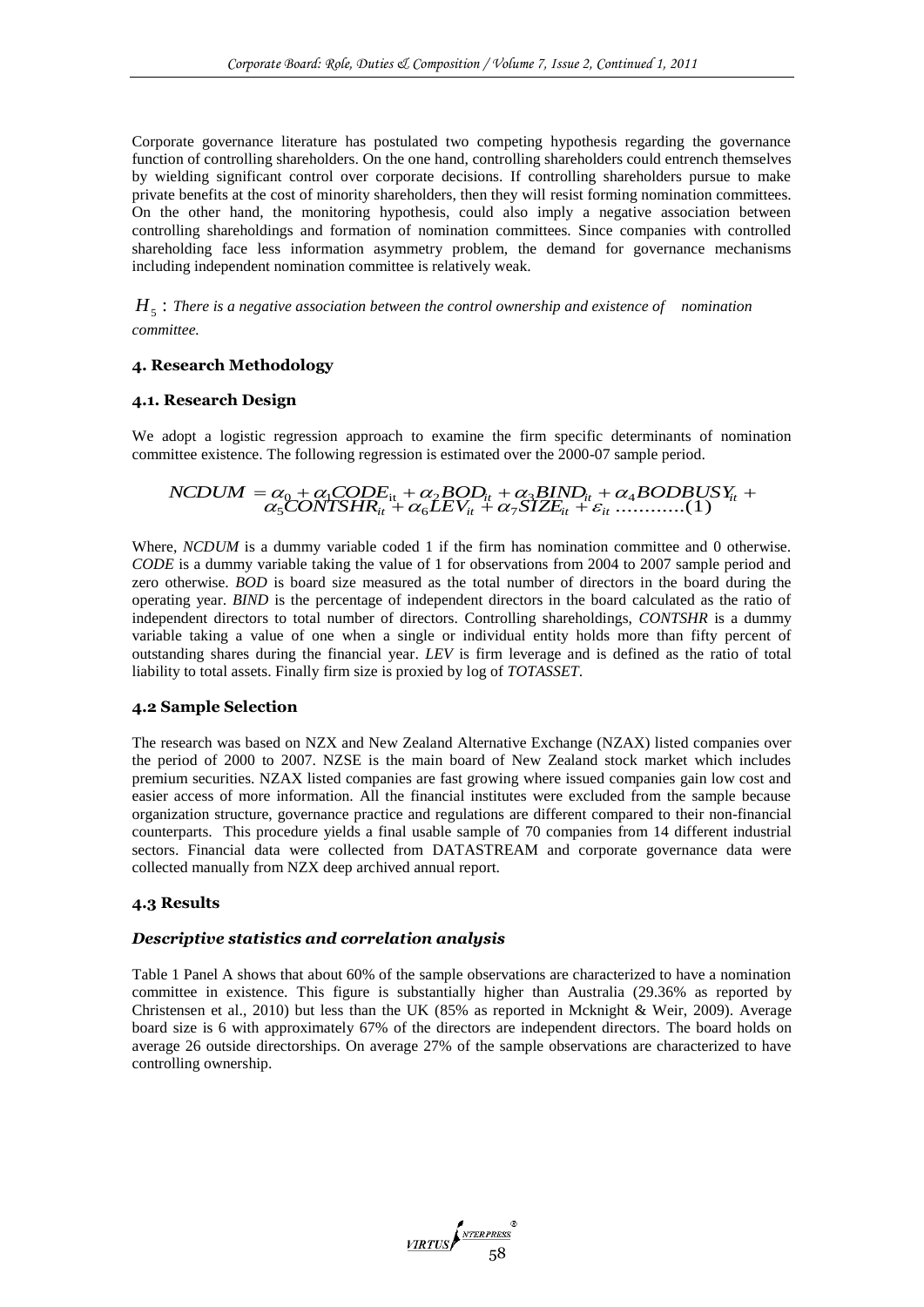#### **Table 1.** Descriptive Analysis

### Panel A:

| <b>Variables</b>     | Mean  | <b>Median</b> | <b>Maximum</b> | <b>Minimum</b> | Std. Dev. |
|----------------------|-------|---------------|----------------|----------------|-----------|
| <b>NCDUM</b>         | 0.60  | 1.00          | 100            | 0.00           | 0.49      |
| <b>REGDUM</b>        | 0.50  | 1.00          | 1.00           | 0.00           | 0.50      |
| <b>BOD</b>           | 6.23  | 6.00          | 13.00          | 3.00           | 1.58      |
| <i><b>INDDIR</b></i> | 3.83  | 4.00          | 12.00          | 0.00           | 1.55      |
| <b>BODBUSY</b>       | 25.80 | 23.50         | 108.00         | 7.00           | 13.11     |
| <b>CONTSHR</b>       | 0.27  | 0.00          | 1.00           | 0.00           | 0.45      |
| <b>LEV</b>           | 0.29  | 0.25          | 4.57           | 0.03           | 0.33      |
| <b>SIZE</b>          | 1.73  | 1.66          | 3.63           | 1.50           | 6.02      |

#### Panel B:

#### Correlation Analysis

| <b>Variables</b> | 1         | $\overline{2}$ | 3         | $\boldsymbol{4}$ | 5         | 6          | 7        | 8 |
|------------------|-----------|----------------|-----------|------------------|-----------|------------|----------|---|
| $NCDUM$ (1)      |           |                |           |                  |           |            |          |   |
| CODE(2)          | $0.11***$ |                |           |                  |           |            |          |   |
| BOD(3)           | $0.25***$ | $0.07*$        |           |                  |           |            |          |   |
| BDIND(4)         | $0.14***$ | 0.06           | $0.56***$ |                  |           |            |          |   |
| BODBUSY(5)       | $0.31***$ | $0.07*$        | $0.49***$ | $0.45***$        |           |            |          |   |
| CONTSHR(6)       | $-0.11**$ | 0.03           | $-0.08*$  | 0.04             | $0.10**$  |            |          |   |
| LEV(7)           | $-0.08*$  | $-0.06$        | 0.06      | $0.10**$         | 0.01      | $-3.61***$ | 1        |   |
| SIZE(8)          | $0.39***$ | $0.07*$        | $0.51***$ | $0.43***$        | $0.37***$ | $-0.09**$  | $0.11**$ |   |

# PANEL: C

#### Univariate Analysis

| Independent variables | $NC=1$ | $NC=0$ | Difference in mean |
|-----------------------|--------|--------|--------------------|
| <b>BDSIZE</b>         | 6.56   | 5.75   | $-0.81***$         |
| <b>BDIND</b>          | 4.01   | 3.57   | $-0.44***$         |
| <b>BDBUSY</b>         | 29.07  | 20.89  | $-8.17***$         |
| <b>CONTSHR</b>        | 0.24   | 0.33   | $-0.10**$          |
| LEV                   | 0.32   | 0.27   | $-0.05*$           |
| SIZE                  | 4.79   | 5.54   | $-0.75***$         |

#### *Variable definitions:*

NCDUM = a dummy variable coded 1 if the firm has nomination committee and 0 otherwise.

CODE = a regulation dummy coded 1 for sample period 2004 to 2007 when the best practice code could be complied with and zero otherwise.

- BOD = board size measured as that indicates total number of directors in the board during the operating year.
- BDIND = percentage of independent directors calculated as the ratio of independent director to total number of directors.

CONTSHR is a dummy variable taking a value of one when a single or individual entity holds more than 50% of share in the financial year

 $LEV =$  the ratio of total liability to total assets.

TOTASSET = the proxy variable of firm size and calculated as log of total assets;

Significance level: *\*\*\*, \*\*,\** indicates significance at 1%, 5% and 10% level respectively.

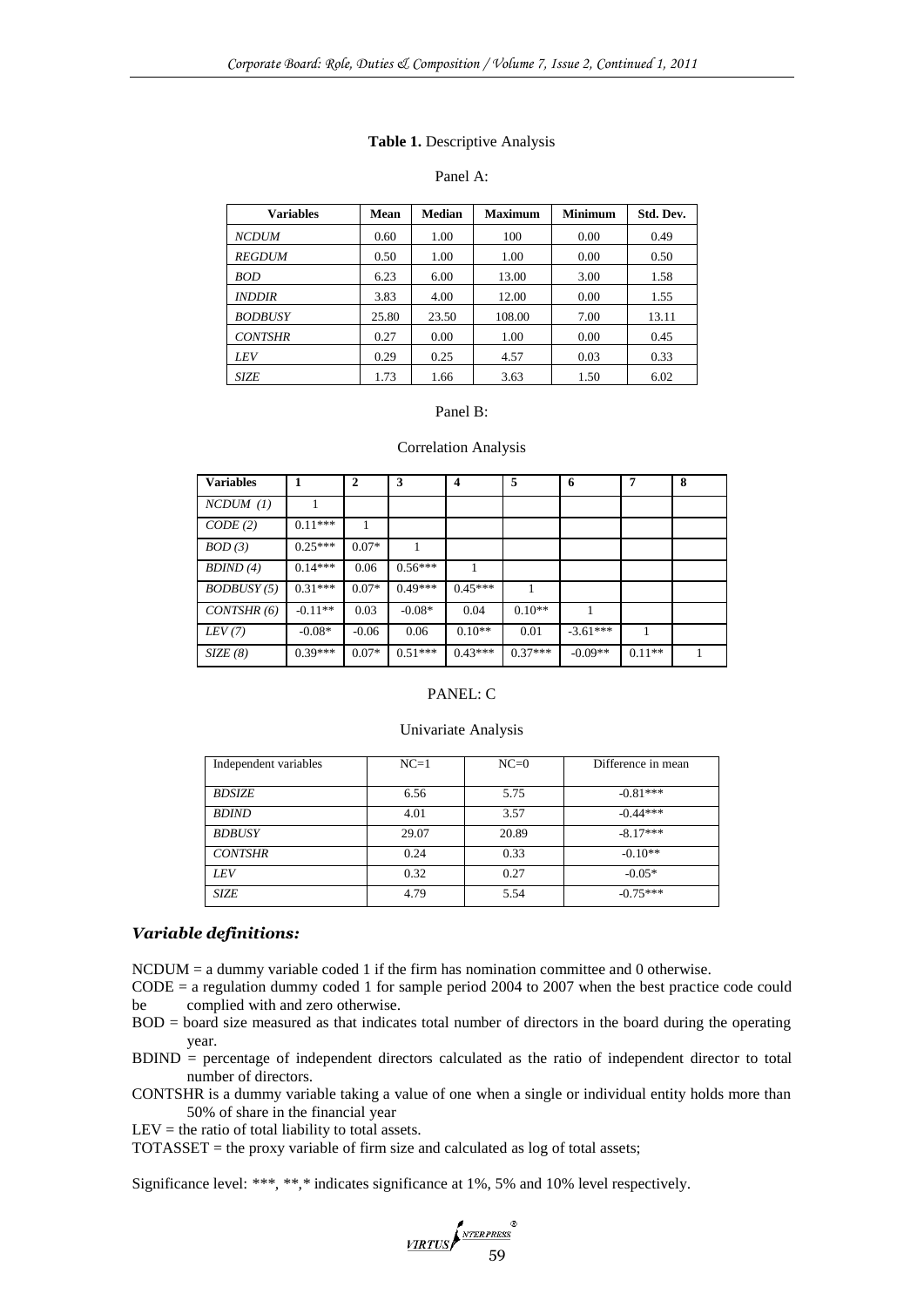Table 1, Panel B presents the correlation analysis, which reveals that the nomination committee existence increases with the board size, board independence and the initiation of best practice code. The probability of having nomination committees reduces with an increase in firm leverage and controlling shareholdings.

# *Univariate analysis*

Panel C of Table 1 presents a univariate analysis of the difference in mean of the independent variables partitioned on the basis of the existence of nomination committees or absence thereof. The percentage of sample observations having nomination committee increased from 55% in the pre-reform period to 65% in the post-reform period. This difference in mean is statistically significant at the 1% level. Firms having nomination committees are smaller in size, have higher leverage, and lower controlling shareholdings compared to their 'no nomination committee' counterparts. Additionally firms having nomination committees have significantly larger number of independent directors, and busy directors.

### *Multivariate analysis*

Although univariate analysis provides findings consistent with the hypotheses, such analysis does not control for other known determinants of nomination committee existence. Therefore we provide a logistic regression analysis in Table 2. The primary independent variable of interest is *CODE* which captures the effect of the passage of governance code in 2004 on firm's propensity to form nomination committeesThe coefficient on *CODE* is significant at better than the 5% level indicating that firms' propensity to establish nomination committees increased after the passage of the governance regulation.  $H_1$ , therefore, is supported. It must, however, be emphasized that such a finding does not necessarily imply that regulation helped in bringing out desired benefits for outsiders because firms could comply with regulation in form but not in substance.

#### **Table 2.** Logistic Regression

| <b>Variables</b>          | <b>Total Sample</b> |            | <b>Pre-Regulation</b><br><b>Sample</b> |            | <b>Post-Regulation</b><br><b>Sample</b> |            |  |
|---------------------------|---------------------|------------|----------------------------------------|------------|-----------------------------------------|------------|--|
|                           | Z - stat            | P-value    | Z - stat                               | P-value    | Z - stat                                | P-value    |  |
| Constant                  | $-5.14$             | $-7.55***$ | $-4.47$                                | $-4.88***$ | $-3.67$                                 | $-5.90***$ |  |
| <i>CODE</i>               | 0.40                | $2.02**$   | $\overline{\phantom{a}}$               |            | ٠                                       |            |  |
| <b>BDSIZE</b>             | $-0.02$             | $-0.18$    | 0.08                                   | 0.61       | $-0.10$                                 | 1.38       |  |
| <b>BDIND</b>              | $-0.15$             | $-1.88*$   | $-0.09$                                | $-0.81$    | $-0.23$                                 | $-2.95***$ |  |
| <b>BODBUSY</b>            | 0.06                | $5.23***$  | 0.06                                   | $3.97***$  | 0.04                                    | $3.73***$  |  |
| <b>CONTSHR</b>            | $-0.76$             | $-3.21***$ | $-0.84$                                | $-2.44**$  | $-0.43$                                 | $-2.01**$  |  |
| LEV                       | $-1.59$             | $-3.05***$ | $-0.15$                                | $-0.20$    | $-2.24$                                 | $-4.01***$ |  |
| <b>SIZE</b>               | 1.03                | $6.97***$  | 0.66                                   | $3.58***$  | 1.06                                    | $6.67***$  |  |
|                           |                     |            |                                        |            |                                         |            |  |
| Log likelihood            |                     | $-301.65$  | $-161.72$                              |            | $-129.08$                               |            |  |
| Restricted log likelihood |                     | $-376.88$  | $-192.87$                              |            | $-180.66$                               |            |  |
| LR statistics             | 150.45              |            | 62.28                                  |            | 103.16                                  |            |  |
| Probability (LR)          |                     | 0.00       | 0.00                                   |            | 0.00                                    |            |  |
| McFadden R-sqr            |                     | 0.20       |                                        | 0.16       | 0.28                                    |            |  |

#### $a_5$   $a_6 + a_6$   $a_7$   $a_8$   $X_7$   $X_8$   $X_9$   $X_9$   $X_9$   $X_9$   $X_9$   $X_9$   $X_9$   $X_9$   $X_9$   $X_9$   $X_9$   $X_9$   $X_9$   $X_9$   $X_9$   $X_9$   $X_9$   $X_9$   $X_9$   $X_9$   $X_9$   $X_9$   $X_9$   $X_9$   $X_9$   $X_9$   $X_9$   $X_9$   $X_9$   $X_9$   $\begin{aligned} NCDUM = & \alpha_0 + \alpha_1CODE_{it} + \alpha_2BOD_{it} + \alpha_3BIND_{it} + \alpha_4BODBUSY_{it} \\ & \alpha_5CONTSHR_{it} + \alpha_6LEV_{it} + \alpha_7SIZE_{it} + \varepsilon_{it} \dots \dots \dots \dots \tag{1} \end{aligned}$  $\alpha_0 + \alpha_1 CODE_{\mathrm{it}} + \alpha_2 BOD_{\mathrm{it}} + \alpha_3 BIND_{\mathrm{it}} + \alpha_4 \times \mathrm{CONTSHR}_{\mathrm{it}} + \alpha_5 LEV_{\mathrm{it}} + \alpha_7 SIZE_{\mathrm{it}} + \varepsilon_{\mathrm{it}} \ldots$  $= \alpha_0 + \alpha_1 CODE_{it} + \alpha_2 BOD_{it} + \alpha_3 BIND_{it} + \alpha_4 BODBUSY_{it} +$

### *Variable definitions:*

 $NCDUM = a$  dummy variable coded 1 if the firm has nomination committee and 0 otherwise.

 $CODE = a regulation dummy coded 1 for sample period 2004 to 2007 when the best practice code could$ be complied with and zero otherwise.

BOD = board size measured as that indicates total number of directors in the board during the operating year.

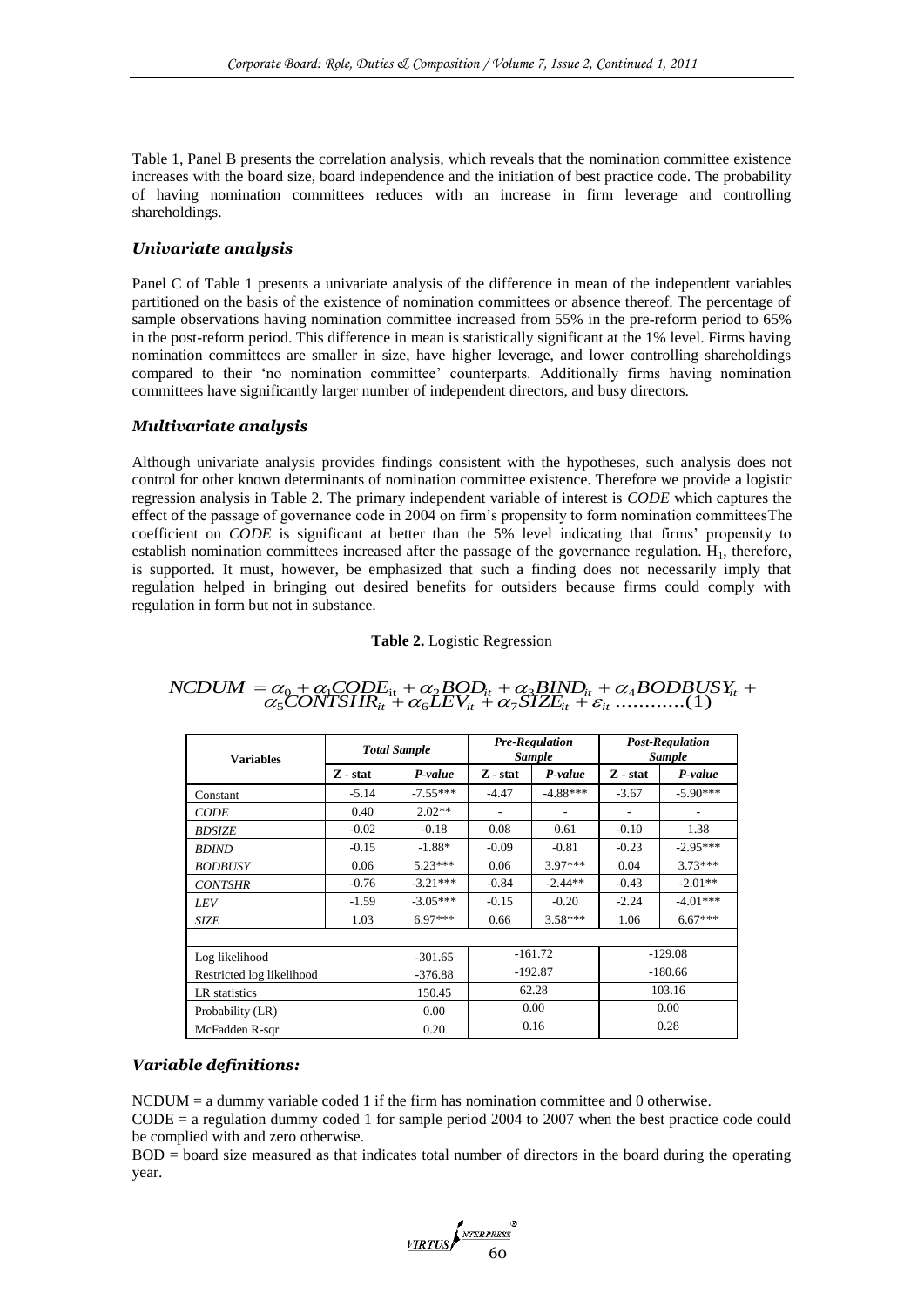BDIND = percentage of independent directors calculated as the ratio of independent director to total number of directors.

CONTSHR is a dummy variable taking a value of one when a single or individual entity holds more than 50% of share in the financial year

 $LEV =$  the ratio of total liability to total assets.

 $\overline{a}$ 

TOTASSET = the proxy variable of firm size and calculated as log of total assets;

Significance level: *\*\*\*, \*\*,\** indicates significance at 1%, 5% and 10% level respectively.

*\*\*\*, \*\*,\* indicates significance at 1%, 5% and 10% level*

The coefficient on *BDSIZE* is positive but insignificant for the full sample while negative in the postregulation sample. Therefore *H* 2 is not supported. The coefficient on *BDIND* is negative and statistically significant (coefficient value -0.15, t-statistics, -1.88). This evidence is contrary to the expectation of a positive association between *BDIND* and existence of a nomination committee. It indicates that a director may appear independent without being independent in fact and hence oppose the establishment of a nomination committee (Carcello et al. 2011). Moreover a personal and or social relation may exist which drives more support to CEO rather than independently monitoring (Westphal & Zajac, 1995)<sup>13</sup>. Hwang and Kim (2009) show that the probability of turnover decreases by an average of 3.7% for firms with boards that are conventionally independent but not socially independent. They define a director to be socially dependent on the CEO if the director and the CEO have two or more of the following in common: (i) served in the military; (ii) graduated from the same university (and were born no more than three years apart); (iii) born in the same US region or the same non-US country; (iv) have the same academic discipline; (v) have the same industry of primary employment; or (vi) share a third- party connection through another director on whom each is directly dependent.

The coefficient on board 'busyness' is positive and statistically significant implying that the probability of establishing nomination committee is higher in companies with boards holding multiple directorships (Vafeas, 1999 or Ruigrok, 2006). Jiraporn et al. (2009) document that busy directors serve on fewer board committees. They provided two competing arguments for the likely association between director busyness and serving in board committees. The 'reputation' hypothesis predicts that directors holding multiple directorships will serve in more board committees because multiple directorships allow them to learn about different management styles. Because of their competence and extensive experience they are more likely to serve on a larger number of board committees including nomination committee, than those not holding multiple directorships. The 'busyness' hypothesis, on the other hand, predicts a negative association between multiple directorship and serving on board committees because busy directors will have less time to spend on board committees. Our empirical finding seems to support the reputation hypothesis, which is plausible in New Zealand given the shortage of company directors. The coefficient on ‗ Control shareholding' is negative and significant suggesting that the probability of forming nomination committees goes down with an increase in controlling shareholding. Firms operating under control shareholding status reduce the effectiveness of board and therefore individual entity involved more on selection process and reduces the importance of monitoring mechanism (Rediker & Seth, 1995).

Finally regression result reveals that firm leverage and firm size are positively associated with the probability of nomination committee existence. In the agency literature, firm leverage represents agency cost of debt. Managers in an effort to reduce this cost, deploy governance mechanisms including independent nomination committee to send signal particularly to lenders of greater managerial oversight. Firms operating with large scale of assets indicate higher monitoring of directorial role (Eminet & Guedri, 2010) and higher compliance of governance regulation. Therefore we expect a positive relation between existence of nomination committee and firm size proxied by total assets. The regression model has an  $R<sup>2</sup>$ of about 22% and the model fit is significant at the 1% level with an LR statistic of 169.27.

<sup>&</sup>lt;sup>13</sup> US listing requirement changed the formal involvement of CEOs in the board member selection process. Exchange regulations now require NYSE-listed companies to have a nomination committee comprising solely of independent directors, and the NASDAQs revised listing provisions required director nominees to be recommended or selected by either a nomination committee comprising solely independent director or by the independent member of the full board of directors. (Carcello et al., 2011; Bebchuk & Fried, 2004)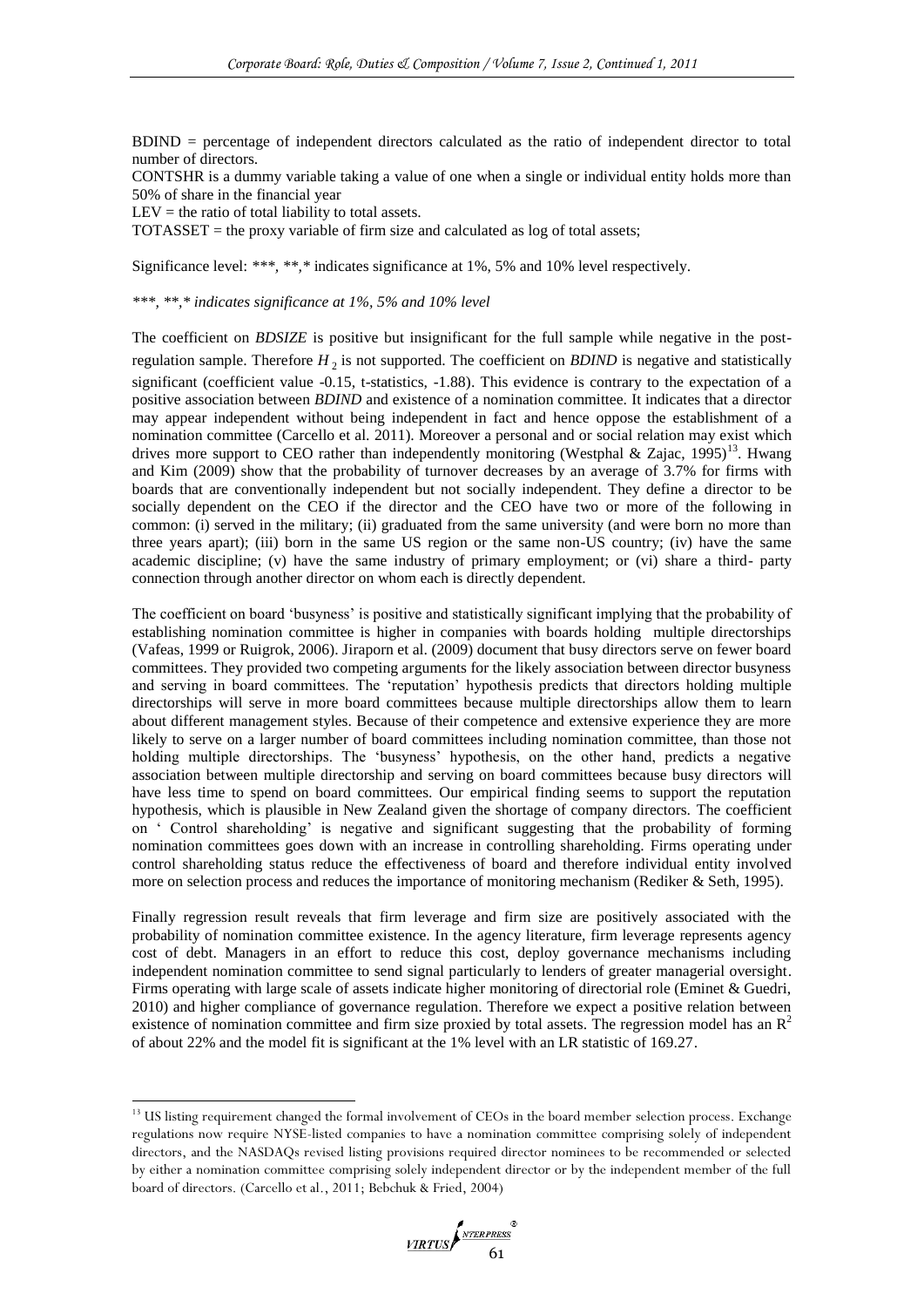#### **5. Conclusion**

The study has empirically examined whether the formation of nomination committees increased after the passage of the governance code in 2004. We provide evidence supporting a positive effect of regulation on firms' propensity to form nomination committees. We also find that firms that are larger in size, have more complex operations, have a higher percentage of non-controlling shareholders, and have directors with multiple directorships are more likely to form nomination committees. We document a negative and significant association between board independence and the formation of nomination committees which is different from earlier studies. We offer two possible explanations for the conflicting results. First, New Zealand labor market is badly suffering for efficient professional director and therefore, director who appointed as independent director may not be truly independent. Second, we argue that the social ties between the CEO and independent directors could compromise actual independence.

The study has only investigated the determinants of nomination committees. An important extension of this research would be to see the effectiveness of nomination committee and the impact of effective nomination committee on financial reporting quality in New Zealand.

#### **Reference**

- 1. Adams, R., Hermalin, B., Weisbach, M. (2010). The role of boards of directors in corporate governance: A conceptual framework and survey, *Journal of Economic Literature,* 48(1), 58-107.
- 2. Bedard, J., Gendron, Y. (2010). Strengthening the Financial Reporting System: Can Audit Committee Deliver? *International Journal of Auditing,* 14, 174-210.
- 3. Berle, A., & Means, G. (1932). The Modern Corporation and Private Property. New York: MacMillan.
- 4. Bosch, H. (1995). *The Director at Risk – Accountability in the boardroom*. Pitman Publishing, Australia
- 5. Bostock, R. (1995). Company responses to Cadbury. *Corporate Governance: An International Review*, 3(2), 72-77.
- 6. Calleja, N. (1999). To delegate or not to delegate: board committees and corporate performance in Australia's top 100 companies. *Sydney Law Review,* 21(1), 5-35.
- 7. Carlsson, R. (2007). Swedish Corporate Governance and Value Creation: owners still in the driver's seat. *Corporate Governance: An International Review,* 15(6), 1038-1055.
- 8. Carcello, J., Neal, T., Palmrose, Z., and Scholz, S. (2011). CEO involvement in selecting board members, audit committee effectiveness, and restatements. *Contemporary Accounting Research,*  28(2), 396-430.
- 9. Carson, E. (2002). Factors Associated with the Development of Board Sub-committees. *Corporate Governance: An International Review*, 10(1), 4-18.
- 10. Chen, J., Chen, D., Chung, H. (2006). Corporate control, corporate governance and firm performance in New Zealand. *International Journal of Disclosure and Governance,* 3(4), 263-276.
- 11. Christensen, J., Kent, P., Steward, J. (2010). Corporate Governance and company performance in Australia. *Australian Accounting Review*, 55 (4), 372-386.
- 12. Charkham, J. (1994). *Keeping Good Company*, Oxford: Clarendon Press.
- 13. Cotter, J., Silverster, M. (2003). Board and monitoring committee independence, *Abacus,* 39(2), 211-232.
- 14. Corporate Governance Best Practice Code. (2004), New Zealand Exchange Ltd., Wellington, New Zealand.
- 15. Corporate Governance in New Zealand: Principles and Guidelines. (2004) A Handbook for Directors, Executives and Advisers; Securities Commission, Wellington, New Zealand.
- 16. Eminet, A. e., & Guedri, Z. (2010). The Role of Nomination Committees and Director Reputation in Shaping the Labor Market for Directors: An Empirical Assessment. *Corporate Governance: An International Review*, 18(6), 557-574.
- 17. Ferris, S., Jagannathan, M., Pritchard, A. (2003). Too busy to mind the business? Monitoring by directors with multiple board appointments. *Journal of Finance,* 61,689-729.
- 18. Florou, A., Galarniotis, A. (2007). Benchmarking Greek Corporate Governance against different standards, *Corporate Governance: An International Review,* 15(5), 979-998.
- 19. Goldfinch, M. (2004). Do the NZSE listing rules destroy value? *University of Auckland Business Review,* 6 (1), 1-10.